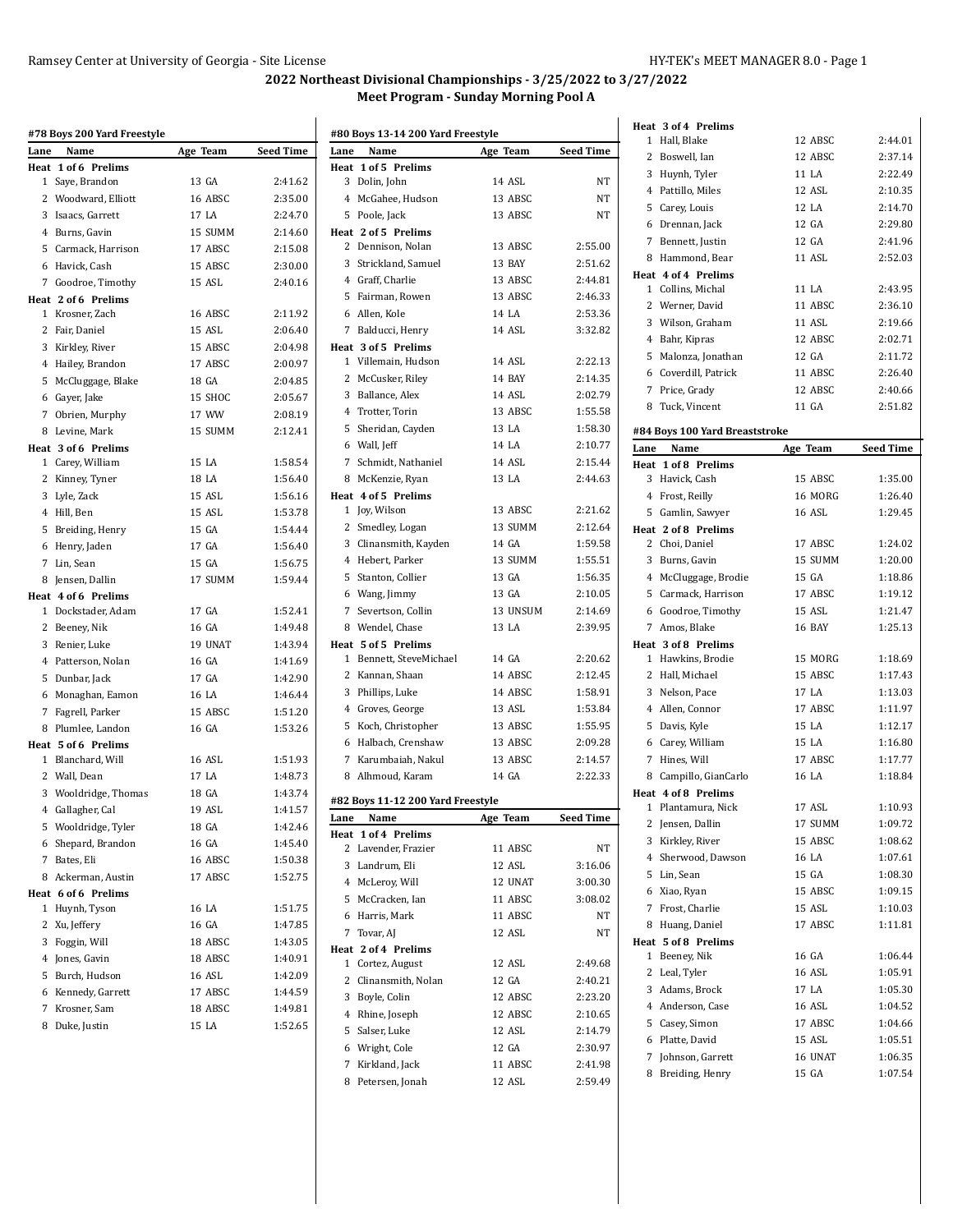|              | Heat 6 (#84 Boys 100 Yard Breaststroke)         |                    |                    |
|--------------|-------------------------------------------------|--------------------|--------------------|
| 1            | Foggin, Will                                    | 18 ABSC            | 1:04.05            |
|              | 2 Burch, Hudson                                 | 16 ASL             | 1:02.58            |
|              | 3 Askew, Thomas                                 | 18 ABSC            | 1:01.11            |
|              | 4 Zhu, Andy                                     | 18 GA              | 57.29              |
|              | 5 Collins, Tyler                                | 18 ASL             | 59.48              |
|              | 6 Bates, Eli                                    | 16 ABSC            | 1:02.03            |
|              | 7 Plumlee, Landon                               | 16 GA              | 1:03.65            |
|              | 8 Duke, Justin                                  | 15 LA              | 1:04.36            |
|              | Heat 7 of 8 Prelims                             |                    |                    |
| 1            | Hailey, Brandon                                 | 17 ABSC            | 1:04.00            |
|              | 2 Jones, Gavin                                  | 18 ABSC            | 1:02.15            |
|              | 3 Cameron, Zachary                              | 18 SUMM            | 1:00.86            |
|              | 4 Januzelli, Carter                             | 21 ABSC            | 55.55              |
| 5            | Simmon, Graham                                  | 17 GA              | 59.03              |
|              | 6 Skedsvold, Collin                             | 17 ASL             | 1:01.55            |
|              | 7 Duong, David                                  | 15 GA              | 1:02.89            |
|              | 8 Diaz Hernandez, Alexander                     | 17 GA              | 1:04.23            |
|              | Heat 8 of 8 Prelims                             |                    |                    |
| $\mathbf{1}$ | Ackerman, Austin                                | 17 ABSC            | 1:03.90            |
| $\mathbf{2}$ | Inlow, Max                                      | 16 GA              | 1:02.03            |
|              | 3 Gallagher, Cal                                | 19 ASL             | 1:00.12            |
|              | 4 Dalmolin, Jack                                | 22 SHOC            | 52.25              |
|              | 5 Hart, Russell                                 | 17 GA              | 57.33              |
|              | 6 Xu, Jeffery                                   | 16 GA              | 1:01.40            |
| 7            | Xiao, James                                     | 17 ABSC            | 1:02.84            |
| 8            | Krosner, Sam                                    | 18 ABSC            | 1:04.12            |
|              | #86 Boys 13-14 100 Yard Breaststroke            |                    |                    |
| Lane         | Name                                            | Age Team           |                    |
|              |                                                 |                    |                    |
|              |                                                 |                    | <b>Seed Time</b>   |
|              | <b>Heat 1 of 4 Prelims</b><br>2 McGahee, Hudson | 13 ABSC            | NT                 |
| 3            |                                                 | 13 GA              | 1:52.80            |
|              | Saye, Brandon                                   |                    |                    |
|              | 4 Wendel, Chase                                 | 13 LA              | 1:41.91            |
| 5            | Fruechting, Ben                                 | 14 ASL             | 1:51.10            |
|              | 6 Poole, Jack                                   | 13 ABSC            | NΤ                 |
|              | 7 Hawkins, Colt                                 | 13 MORG            | NT                 |
|              | Heat 2 of 4 Prelims<br>1 Graff, Charlie         | 13 ABSC            | 1:29.34            |
|              |                                                 | 14 ABSC            | 1:20.11            |
|              | 2 Armel, Lyle                                   | 14 GA              | 1:17.15            |
| $4^{\circ}$  | 3 Bennett, SteveMichael                         | 13 LA              | 1:10.75            |
|              | Sheridan, Cayden                                |                    |                    |
|              | 5 Stanton, Collier                              | 13 GA              | 1:11.96            |
|              | 6 Wallace, Jaxson                               | 14 ABSC            | 1:18.75            |
|              | 7 Jokulis, Matias                               | 13 ASL             | 1:22.41            |
| 8            | Balducci, Henry                                 | 14 ASL             | 1:35.66            |
|              | Heat 3 of 4 Prelims<br>1 Alhmoud, Karam         | 14 GA              | 1:28.69            |
|              | 2 Kannan, Shaan                                 |                    | 1:19.43            |
|              |                                                 | 14 ABSC<br>14 LA   |                    |
|              | 3 Wall, Jeff                                    |                    | 1:16.30            |
|              | 4 Salser, Ethan                                 | 14 ASL             | 1:10.03            |
|              | 5 Dao, Jonathan                                 | 13 LA              | 1:11.49            |
|              | 6 Karumbaiah, Nakul                             | 13 ABSC            | 1:17.88            |
| 7<br>8       | Severtson, Collin<br>Strickland, Samuel         | 13 UNSUM<br>13 BAY | 1:20.87<br>1:35.05 |

|      | Heat 4 of 4 Prelims                 |          |                  |                                  |
|------|-------------------------------------|----------|------------------|----------------------------------|
|      | 1 Colleran, Daniel                  | 13 ASL   | 1:27.73          | #90 Boys 100 Ya                  |
|      | 2 Brown, Thomas                     | 13 ABSC  | 1:18.77          | Lane<br>Name                     |
|      | 3 Williams, Nick                    | 13 ASL   | 1:15.66          | Heat 1 of 6 Pre<br>1 Leal, Tyler |
|      | 4 Koch, Christopher                 | 13 ABSC  | 1:06.03          | 2 McCracken,                     |
|      | 5 Phillips, Luke                    | 14 ABSC  | 1:11.14          | 3 Havick, Casl                   |
|      | 6 Wang, Jimmy                       | 13 GA    | 1:17.55          | 4 Gamlin, Saw                    |
|      | 7 Hall, William                     | 14 ABSC  | 1:20.41          | 5 McCluggage                     |
|      | 8 Anderson, Ethan                   | 14 ABSC  | 1:32.18          | 6 Campillo, Gi                   |
|      | #88 Boys 11-12 50 Yard Breaststroke |          |                  | 7 Woodward,                      |
| Lane | Name                                | Age Team | <b>Seed Time</b> | Heat 2 of 6 Pre                  |
|      | <b>Heat 1 of 5 Prelims</b>          |          |                  | 1 Isaacs, Garr                   |
|      | 1 Dunlap, Winston                   | 11 ABSC  | NΤ               | 2 Shoffner, Jol                  |
|      | 2 Alexander, Aideen                 | 12 ASL   | NT               | 3 Hall, Michae                   |
|      | 3 Bisca, Lucas                      | 11 WW    | 1:06.05          | 4 Carmack, Ha                    |
|      | 4 Nelson, Crosby                    | 11 SHOC  | 1:00.36          | 5 Choi, Daniel                   |
|      | 5 Sabatinelli, Ben                  | 11 ABSC  | 1:00.49          | 6 Levine, Mar                    |
|      | 6 Tovar, AJ                         | 12 ASL   | 1:15.59          | 7 Gayer, Jake                    |
|      | 7 Bebin Blackwell, Ennis            | 12 ABSC  | NT               | 8 Goodroe, Ti                    |
|      | 8 Schirmer, Henry                   | 12 ABSC  | NT               | Heat 3 of 6 Pre                  |
|      | Heat 2 of 5 Prelims                 |          |                  | 1 Sherwood, l                    |
|      | 1 Lavender, Frazier                 | 11 ABSC  | 57.88            | 2 McCluggage                     |
|      | 2 Slinde, Josh                      | 11 LA    | 55.02            | 3 Fair, Daniel                   |
|      | 3 Rank, Jackson                     | 11 ASL   | 50.02            | 4 Xiao, Ryan                     |
|      | 4 Zhang, Gavin                      | 11 GA    | 48.16            | 5 Obrien, Mur                    |
|      | 5 Cortez, August                    | 12 ASL   | 49.52            | 6 Newsome, I                     |
|      | 6 Copeland, Henry                   | 11 GA    | 54.10            | 7 Allen, Conne                   |
|      | 7 Glover, Bodie                     | 11 LA    | 56.14            | 8 Johann, Car.                   |
|      | 8 Torres, Garrett                   | 11 ABSC  | 58.47            | Heat 4 of 6 Pre                  |
|      | Heat 3 of 5 Prelims                 |          |                  | 1 Jensen, Dall                   |
|      | 1 Smith, Brady                      | 12 UNAT  | 46.05            | 2 Wall, Dean                     |
|      | 2 Newsome, Barrett                  | 12 MORG  | 43.21            | 3 Lyle, Zack                     |
|      | 3 Hall, Blake                       | 12 ABSC  | 40.60            | 4 Kennedy, Ga                    |
|      | 4 Douglas, Bryce                    | 12 ASL   | 34.37            | 5 Garwold, Ia                    |
|      | 5 Hobbs, Corbin                     | 12 ABSC  | 37.90            | 6 Dockstader,                    |
|      | 6 Joy, Kevin                        | 12 ABSC  | 41.84            | 7 Nelson, Pac                    |
|      | 7 McLeroy, Will                     | 12 UNAT  | 45.46            | 8 Wall, Henry                    |
|      | 8 Dillies, Andreas                  | 12 ABSC  | 48.06            | Heat 5 of 6 Pre                  |
|      | Heat 4 of 5 Prelims                 |          |                  | 1 Henry, Jadei                   |
|      | 1 Tuck, Vincent                     | 11 GA    | 45.68            | 2 Duke, Justin                   |
|      | 2 Putman, Brody                     | 11 ABSC  | 43.17            | 3 Huynh, Tyso                    |
|      | 3 Drennan, Jack                     | 12 GA    | 39.74            | 4 Askew, Tho:                    |
|      | 4 Carr, Duncan                      | 11 LA    | 34.29            | 5 Hill, Ben                      |
|      | 5 Avelar, Nicolas                   | 12 ABSC  | 37.74            | Blanchard,<br>6                  |
|      | 6 Opalka, Riley                     | 12 ASL   | 41.68            | 7 Johnson, Lu                    |
|      | 7 Kirkland, Jack                    | 11 ABSC  | 45.26            | 8 Krosner, Zao                   |
|      | 8 Georges Jr, Troy                  | 12 GA    | 46.28            | Heat 6 of 6 Pre                  |
|      | Heat 5 of 5 Prelims                 |          |                  | $\mathbf{1}$<br>Kinney, Tyn      |
| 1    | Ramdeo, Nicolas                     | 11 GA    | 45.63            | 2<br>Fagrell, Parl               |
|      | 2 Petersen, Jonah                   | 12 ASL   | 42.51            | 3 Hines, Will                    |
|      | 3 Bennett, Justin                   | 12 GA    | 39.73            | 4 Dunbar, Jacl                   |
|      | 4 Karumbaiah, Vidur                 | 11 ABSC  | 33.33            | 5 Xiao, James                    |
|      | 5 Malonza, Jonathan                 | 12 GA    | 34.79            | 6 Davis, Kyle                    |
|      | 6 Clinansmith, Nolan                | 12 GA    | 41.17            | 7 Johnson, Ga                    |
| 7    | Diaz Hernandez, Aidan               | 12 GA    | 43.29            | McNear, Ow<br>8                  |
|      | 8 Price, Grady                      | 12 ABSC  | 46.23            |                                  |

| #90 Boys 100 Yard Backstroke |                                      |                |                  |  |
|------------------------------|--------------------------------------|----------------|------------------|--|
| Lane                         | Name                                 | Age Team       | <b>Seed Time</b> |  |
| Heat                         | 1 of 6 Prelims                       |                |                  |  |
| 1                            | Leal, Tyler                          | 16 ASL         | NΤ               |  |
| 2                            | McCracken, Ian                       | 11 ABSC        | 1:46.09          |  |
|                              | 3 Havick, Cash                       | 15 ABSC        | 1:25.00          |  |
|                              | 4 Gamlin, Sawyer                     | <b>16 ASL</b>  | 1:18.31          |  |
| 5                            | McCluggage, Brodie                   | 15 GA          | 1:20.68          |  |
|                              | 6 Campillo, GianCarlo                | 16 LA          | 1:27.16          |  |
|                              | 7 Woodward, Elliott                  | 16 ABSC        | NT               |  |
|                              | Heat 2 of 6 Prelims                  |                |                  |  |
|                              | 1 Isaacs, Garrett                    | 17 LA          | 1:14.61          |  |
|                              | 2 Shoffner, John                     | 15 ASL         | 1:12.28          |  |
|                              | 3 Hall, Michael                      | 15 ABSC        | 1:08.72          |  |
|                              | 4 Carmack, Harrison                  | 17 ABSC        | 1:06.86          |  |
|                              | 5 Choi, Daniel                       | 17 ABSC        | 1:07.41          |  |
|                              | 6 Levine, Mark                       | 15 SUMM        | 1:09.14          |  |
|                              | 7 Gayer, Jake                        | 15 SHOC        | 1:14.51          |  |
|                              | 8 Goodroe, Timothy                   | 15 ASL         | 1:16.71          |  |
|                              | Heat 3 of 6 Prelims                  |                |                  |  |
|                              | 1 Sherwood, Dawson                   | 16 LA          | 1:06.37          |  |
|                              | 2 McCluggage, Blake                  | 18 GA          | 1:04.68          |  |
|                              | 3 Fair, Daniel                       | 15 ASL         | 1:04.53          |  |
|                              | 4 Xiao, Ryan                         | 15 ABSC        | 1:03.30          |  |
|                              | 5 Obrien, Murphy                     | 17 WW          | 1:03.50          |  |
|                              | 6 Newsome, Braden                    | 16 MORG        | 1:04.66          |  |
| 7                            | Allen, Connor                        | 17 ABSC        | 1:05.13          |  |
|                              | 8 Johann, Carson                     | 15 ASL         | 1:06.76          |  |
|                              | Heat 4 of 6 Prelims                  |                |                  |  |
| 1                            | Jensen, Dallin                       | 17 SUMM        | 1:02.61          |  |
|                              | 2 Wall, Dean                         | 17 LA          | 57.20            |  |
|                              | 3 Lyle, Zack                         | 15 ASL         | 55.58            |  |
|                              | 4 Kennedy, Garrett                   | 17 ABSC        | 52.54            |  |
| 5                            | Garwold, Ian                         | 18 ASL         | 54.94            |  |
|                              | 6 Dockstader, Adam                   | 17 GA          | 56.26            |  |
|                              | 7 Nelson, Pace                       | 17 LA          | 58.84            |  |
|                              | 8 Wall, Henry                        | 18 LA          | 1:03.28          |  |
|                              | Heat 5 of 6 Prelims                  |                |                  |  |
|                              | 1 Henry, Jaden                       | 17 GA<br>15 LA | 59.00            |  |
|                              | 2 Duke, Justin                       |                | 56.81            |  |
|                              | 3 Huynh, Tyson                       | 16 LA          | 55.24            |  |
| 4                            | Askew, Thomas                        | 18 ABSC        | 50.72            |  |
| 5                            | Hill, Ben                            | 15 ASL         | 54.19            |  |
| 6                            | Blanchard, Will                      | 16 ASL         | 56.20            |  |
| 7                            | Johnson, Lucas                       | 16 GA          | 57.63            |  |
| 8                            | Krosner, Zach                        | 16 ABSC        | 1:02.88          |  |
| 1                            | Heat 6 of 6 Prelims<br>Kinney, Tyner | 18 LA          | 58.97            |  |
| 2                            |                                      | 15 ABSC        |                  |  |
| 3                            | Fagrell, Parker<br>Hines, Will       | 17 ABSC        | 56.49<br>55.22   |  |
|                              | 4 Dunbar, Jack                       | 17 GA          |                  |  |
| 5                            |                                      | 17 ABSC        | 50.67<br>53.33   |  |
|                              | Xiao, James                          | 15 LA          |                  |  |
|                              | 6 Davis, Kyle                        | 16 UNAT        | 55.71            |  |
| 7                            | Johnson, Garrett                     |                | 57.36            |  |
| 8                            | McNear, Owen                         | 16 ASL         | 1:02.76          |  |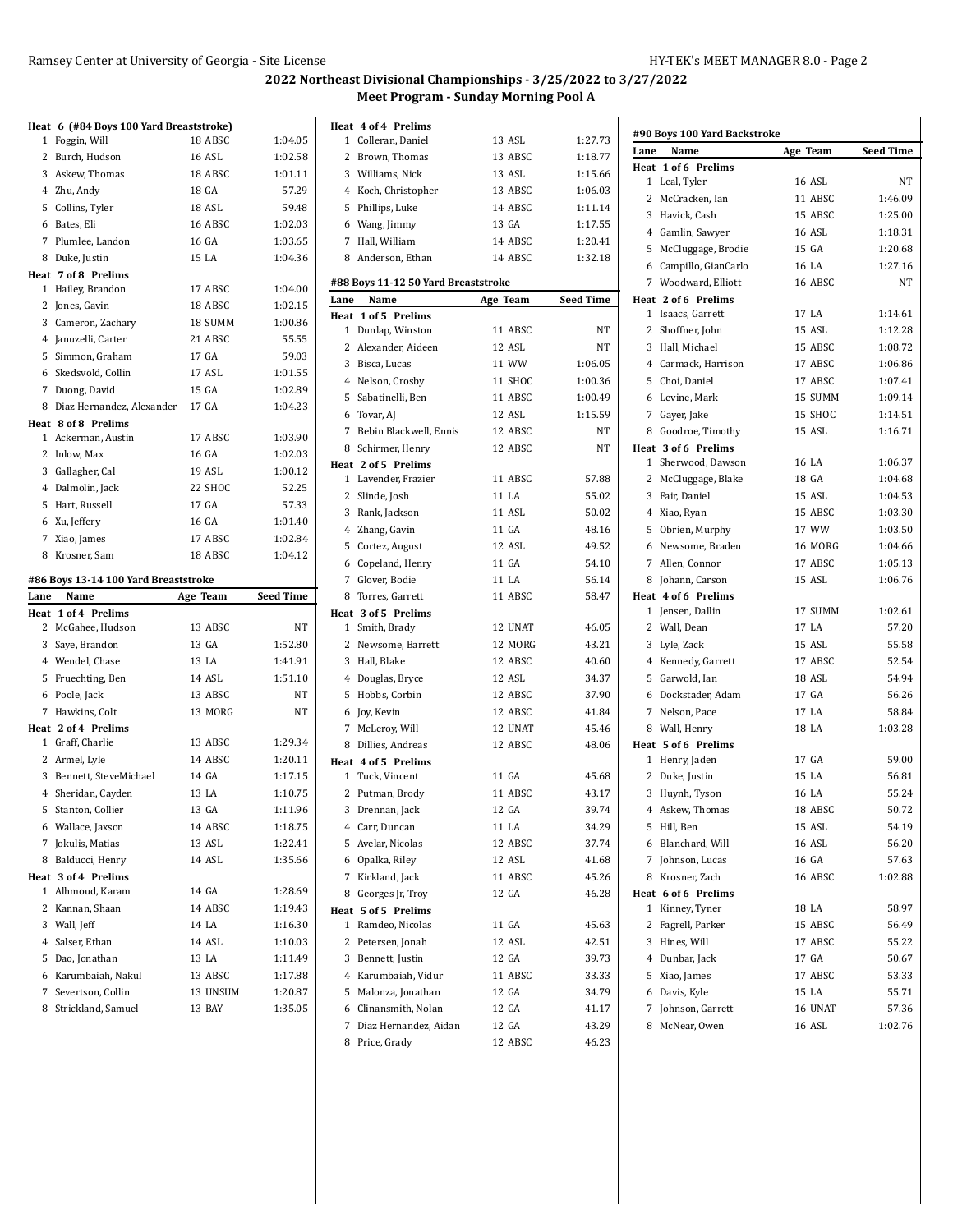|           | #92 Boys 13-14 100 Yard Backstroke      |          |                  |
|-----------|-----------------------------------------|----------|------------------|
| Lane      | Name                                    | Age Team | <b>Seed Time</b> |
| Heat<br>3 | 1 of 4 Prelims<br>Dennison, Nolan       | 13 ABSC  | 1:45.00          |
|           | 4 Fruechting, Ben                       | 14 ASL   | 1:25.64          |
|           | 5 Wallace, Jaxson                       | 14 ABSC  | 1:33.33          |
|           | Heat 2 of 4 Prelims                     |          |                  |
|           | 1 Allen, Kole                           | 14 LA    | 1:20.26          |
|           | 2 Dolin, John                           | 14 ASL   | 1:13.93          |
|           | 3 Trotter, Torin                        | 13 ABSC  | 1:05.56          |
|           | 4 Sheridan, Cayden                      | 13 LA    | 1:00.06          |
|           | 5 Williams, Nick                        | 13 ASL   | 1:02.42          |
|           | 6 Brown, Thomas                         | 13 ABSC  | 1:10.32          |
|           | 7 Fairman, Rowen                        | 13 ABSC  | 1:18.35          |
|           | 8 Anderson, Ethan                       | 14 ABSC  | 1:25.51          |
|           | Heat 3 of 4 Prelims                     |          |                  |
|           | 1 Hawkins, Colt                         | 13 MORG  | 1:19.18          |
|           | 2 Villemain, Hudson                     | 14 ASL   | 1:12.92          |
|           | 3 Ballance, Alex                        | 14 ASL   | 1:03.25          |
|           | 4 Salser, Ethan                         | 14 ASL   | 57.82            |
|           | 5 Clinansmith, Lannon                   | 14 GA    | 1:01.82          |
|           | 6 Smedley, Logan                        | 13 SUMM  | 1:09.41          |
|           | 7 Schmidt, Nathaniel                    | 14 ASL   | 1:15.29          |
|           | 8 Wendel, Chase                         | 13 LA    | 1:24.63          |
|           | Heat 4 of 4 Prelims<br>1 McKenzie, Ryan | 13 LA    | 1:18.94          |
|           | 2 Joy, Wilson                           | 13 ABSC  | 1:11.59          |
|           | 3 Jokulis, Matias                       | 13 ASL   | 1:02.54          |
|           | 4 Stanton, Baylor                       | 14 GA    | 49.34            |
|           | 5 Dao, Jonathan                         | 13 LA    | 1:01.56          |
|           | 6 Hall, William                         | 14 ABSC  | 1:07.17          |
|           | 7 McCusker, Riley                       | 14 BAY   | 1:14.13          |
|           | 8 Salmeron, Andrew                      | 13 SUMM  | 1:23.60          |
|           |                                         |          |                  |
|           | #94 Boys 11-12 50 Yard Backstroke       |          |                  |
| Lane      | Name<br>Heat 1 of 5 Prelims             | Age Team | <b>Seed Time</b> |
|           | 2 Dunlap, Winston                       | 11 ABSC  | NT               |
|           | 3 Sabatinelli, Ben                      | 11 ABSC  | 1:01.38          |
|           | 4 Lavender, Frazier                     | 11 ABSC  | 1:00.10          |
|           | 5 Dillies, Andreas                      | 12 ABSC  | 1:01.06          |
|           | 6 Alexander, Aideen                     | 12 ASL   | <b>NT</b>        |
|           | Heat 2 of 5 Prelims                     |          |                  |
|           | 1 Harris, Mark                          | 11 ABSC  | 57.89            |
|           | 2 Slinde, Josh                          | 11 LA    | 51.08            |
|           | 3 Nelson, Crosby                        | 11 SHOC  | 48.95            |
|           | 4 Torres, Garrett                       | 11 ABSC  | 47.68            |
|           | 5 Schirmer, Henry                       | 12 ABSC  | 48.59            |
|           | 6 Glover, Bodie                         | 11 LA    | 49.16            |
|           | 7 Bebin Blackwell, Ennis                | 12 ABSC  | 51.65            |
|           | 8 Bisca, Lucas                          | 11 WW    | 57.94            |
|           | Heat 3 of 5 Prelims                     |          |                  |
|           | 1 Georges Jr, Troy                      | 12 GA    | 42.14            |
|           | 2 Hammond, Bear                         | 11 ASL   | 37.95            |
|           | 3 Wilson, Graham                        | 11 ASL   | 33.83            |
|           | 4 Collins, Michal                       | 11 LA    | 31.75            |
|           | 5 Douglas, Bryce                        | 12 ASL   | 33.12            |
|           | 6 Jones, Cameron                        | 11 GA    | 36.15            |
|           | 7 Werner, David                         | 11 ABSC  | 38.60            |
|           | 8 Copeland, Henry                       | 11 GA    | 47.28            |

|      | Heat 4 of 5 Prelims         |          |                  |
|------|-----------------------------|----------|------------------|
|      | 1 Newsome, Barrett          | 12 MORG  | 40.65            |
|      | 2 Putman, Brody             | 11 ABSC  | 37.07            |
|      | 3 Pattillo, Miles           | 12 ASL   | 33.41            |
|      | 4 Rhine, Joseph             | 12 ABSC  | 31.34            |
|      | 5 Coverdill, Patrick        | 11 ABSC  | 32.78            |
|      | 6 Boyle, Colin              | 12 ABSC  | 35.80            |
|      | 7 Smith, Brady              | 12 UNAT  | 38.24            |
|      | 8 Zhang, Gavin              | 11 GA    | 45.30            |
|      | Heat 5 of 5 Prelims         |          |                  |
|      | 1 Ramdeo, Nicolas           | 11 GA    | 40.56            |
|      | 2 Joy, Kevin                | 12 ABSC  | 36.25            |
|      | 3 Carey, Louis              | 12 LA    | 33.17            |
|      | 4 McKay, Colden             | 11 LA    | 30.84            |
|      | 5 Avelar, Nicolas           | 12 ABSC  | 32.05            |
|      | 6 Carr, Duncan              | 11 LA    | 34.69            |
|      | 7 Boswell, Ian              | 12 ABSC  | 38.21            |
| 8    | Diaz Hernandez, Aidan       | 12 GA    | 42.84            |
|      | #96 Boys 200 Yard Butterfly |          |                  |
|      | Meet Qualifying: 2:31.39    |          |                  |
| Lane | Name                        | Age Team | <b>Seed Time</b> |
|      | Heat 1 of 2 Prelims         |          |                  |
| 1.   | Diaz Hernandez, Alexander   | 17 GA    | 2:12.89          |
|      | 2 Johnson, Lucas            | 16 GA    | 2:07.88          |
|      | 3 Renier, Luke              | 19 UNAT  | 1:56.61          |
|      | 4 Riordan, Jimmy            | 18 ASL   | 1:52.74          |
|      | 5 Hines, Will               | 17 ABSC  | 1:56.04          |
|      |                             |          |                  |

| Lane                              | Name                     | Age Team | <b>Seed Time</b> |  |
|-----------------------------------|--------------------------|----------|------------------|--|
|                                   | Meet Qualifying: 2:38.29 |          |                  |  |
| #98 Boys 13-14 200 Yard Butterfly |                          |          |                  |  |
| 8                                 | Duong, David             | 15 GA    | 2:15.53          |  |
| 7                                 | Bates. Eli               | 16 ABSC  | 2:08.96          |  |
|                                   | 6 Shepard, Brandon       | 16 GA    | 1:57.50          |  |
|                                   | 5 Monaghan, Eamon        | 16 LA    | 1:53.01          |  |
|                                   | 4 Askew, Thomas          | 18 ABSC  | 1.49.86          |  |
| 3                                 | Casey, Simon             | 17 ABSC  | 1:56.36          |  |
|                                   | 2 Dockstader, Adam       | 17 GA    | 2:04.44          |  |
| 1                                 | Inlow, Max               | 16 GA    | 2:12.38          |  |
|                                   | Heat 2 of 2 Prelims      |          |                  |  |
|                                   | 7 Cameron, Zachary       | 18 SUMM  | 2:09.35          |  |
|                                   | 6 Simmon, Graham         | 17 GA    | 1:59.72          |  |

|    | Heat 1 of 2 Prelims   |         |         |
|----|-----------------------|---------|---------|
|    | 2 Kannan, Shaan       | 14 ABSC | 2:38.06 |
| 3. | Armel, Lyle           | 14 ABSC | 2:21.76 |
|    | 4 Jokulis, Matias     | 13 ASL  | 2:09.37 |
|    | 5 Phillips, Luke      | 14 ABSC | 2:13.85 |
|    | 6 Halbach, Crenshaw   | 13 ABSC | 2:30.91 |
|    | Heat 2 of 2 Prelims   |         |         |
|    | 2 Colleran. Daniel    | 13 ASL  | 2:37.22 |
| 3  | Hebert. Parker        | 13 SUMM | 2:13.89 |
|    | 4 Stanton, Baylor     | 14 GA   | 1:51.46 |
| 5. | Groves, George        | 13 ASL  | 2:10.11 |
|    | 6 Clinansmith, Lannon | 14 GA   | 2:24.14 |

| #100 Boys 11-12 100 Yard Butterfly |                                  |                    |                  |  |
|------------------------------------|----------------------------------|--------------------|------------------|--|
| Lane                               | Name                             | Age Team           | <b>Seed Time</b> |  |
|                                    | Heat 1 of 3 Prelims              |                    |                  |  |
| 2                                  | Jones, Cameron                   | 11 GA              | 1:39.68          |  |
| 3                                  | Karumbaiah, Vidur                | 11 ABSC            | 1:14.30          |  |
|                                    | 4 Rhine, Joseph                  | 12 ABSC            | 1:09.58          |  |
| 5                                  | Boyle, Colin                     | 12 ABSC            | 1:12.59          |  |
|                                    | 6 Kirkland, Jack                 | 11 ABSC            | 1:29.20          |  |
| 7                                  | Rank, Jackson                    | 11 ASL             | NT               |  |
|                                    | Heat 2 of 3 Prelims              |                    |                  |  |
|                                    | 1 Opalka, Riley                  | 12 ASL             | NT               |  |
| 2                                  | Smith, Brady                     | 12 UNAT            | 1:32.45          |  |
| 3                                  | Carr. Duncan                     | 11 LA              | 1:13.06          |  |
|                                    | 4 McKay, Colden                  | 11 LA              | 1:09.14          |  |
| 5                                  | Coverdill, Patrick               | 11 ABSC            | 1:11.89          |  |
| 6                                  | Hobbs, Corbin                    | 12 ABSC            | 1:24.62          |  |
| 7                                  | Landrum, Eli                     | 12 ASL             | 2:04.03          |  |
|                                    | Heat 3 of 3 Prelims              |                    |                  |  |
| 1                                  | McCracken. Ian                   | 11 ABSC            | NΤ               |  |
| 2                                  | Wright, Cole                     | 12 GA              | 1:31.36          |  |
| 3                                  | Wilson, Graham                   | 11 ASL             | 1:12.76          |  |
|                                    | 4 Bahr, Kipras                   | 12 ABSC            | 1:03.37          |  |
| 5                                  | Huynh, Tyler                     | 11 LA              | 1:09.70          |  |
|                                    | 6 Avelar, Nicolas                | 12 ABSC            | 1:17.70          |  |
| 7                                  | Petersen, Jonah                  | 12 ASL             | 1:40.36          |  |
|                                    |                                  |                    |                  |  |
|                                    | #102 Boys 50 Yard Freestyle      |                    |                  |  |
|                                    |                                  |                    |                  |  |
| Lane                               | Name                             | Age Team           | <b>Seed Time</b> |  |
| Heat                               | 1 of 9 Prelims                   |                    |                  |  |
| 2                                  | Copeland, Henry                  | 11 GA              | 37.32            |  |
| 3                                  | Amos, Blake                      | 16 BAY             | 30.42            |  |
|                                    | 4 Johann, Carson                 | 15 ASL             | 28.04            |  |
|                                    | 5 Gamlin, Sawyer                 | 16 ASL             | 28.56            |  |
|                                    | 6 McCluggage, Brodie             | 15 GA              | 30.91            |  |
| 7                                  | Bebin Blackwell, Ennis           | 12 ABSC            | 50.38            |  |
|                                    | Heat 2 of 9 Prelims              |                    |                  |  |
|                                    | 1 Fair, Daniel                   | 15 ASL             | 27.69            |  |
| $\mathbf{2}$                       | Isaacs, Garrett                  | 17 LA              | 27.09            |  |
| 3                                  | McCluggage, Blake                | 18 GA              | 26.77            |  |
|                                    | 4 Newsome, Braden                | 16 MORG            | 26.47            |  |
| 5                                  | Campillo, GianCarlo              | 16 LA              | 26.64            |  |
|                                    | 6 Woodward, Elliott              | 16 ABSC            | 26.84            |  |
| 7                                  | Gayer, Jake                      | 15 SHOC            | 27.62            |  |
|                                    | 8 McNear, Owen                   | 16 ASL             | 27.86            |  |
|                                    | Heat 3 of 9 Prelims              |                    |                  |  |
|                                    | 1 Burns, Gavin                   | 15 SUMM            | 26.33            |  |
|                                    | 2 Krosner, Zach                  | 16 ABSC            | 25.83            |  |
|                                    | 3 Frost, Charlie                 | 15 ASL             | 25.20            |  |
|                                    | 4 Sherwood, Dawson               | 16 LA              | 24.69            |  |
|                                    | 5 Kirkley, River                 | 15 ABSC            | 25.00            |  |
|                                    | 6 Frost, Reilly                  | 16 MORG            | 25.66            |  |
|                                    | 7 Levine, Mark<br>8 Choi, Daniel | 15 SUMM<br>17 ABSC | 26.11<br>26.38   |  |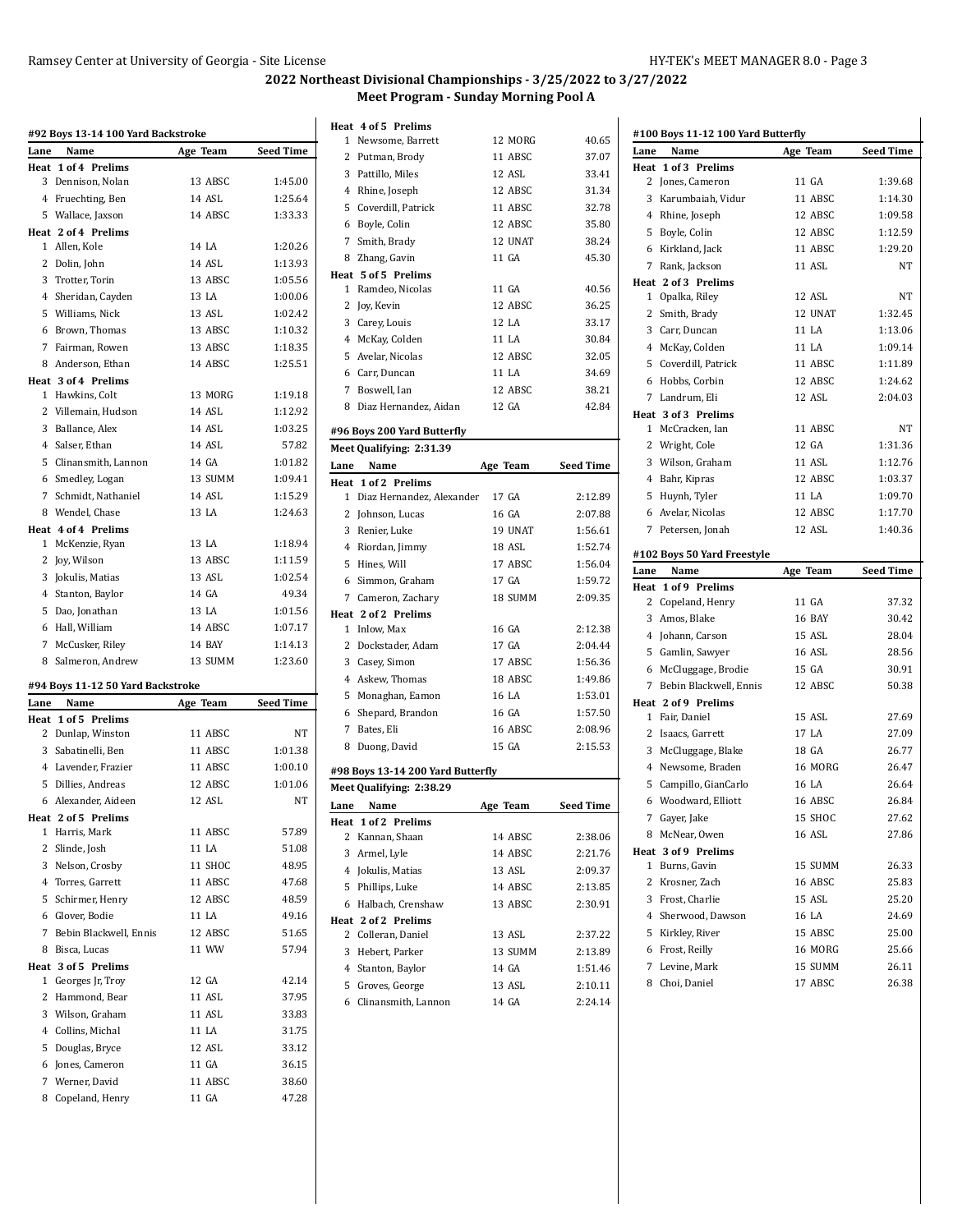# **Heat 4 (#102 Boys 50 Yard Freestyle)**

|   | 1 Platte, David                           | 15 ASL             | 24.67          |
|---|-------------------------------------------|--------------------|----------------|
|   | 2 Xiao, Ryan                              | 15 ABSC            | 24.45          |
|   | 3 Allen, Connor                           | 17 ABSC            | 24.21          |
|   | 4 Adams, Brock                            | 17 LA              | 24.09          |
|   | 5 Hall, Michael                           | 15 ABSC            | 24.12          |
|   | 6 Hailey, Brandon                         | 17 ABSC            | 24.25          |
|   | 7 Hawkins, Brodie                         | 15 MORG            | 24.57          |
|   | 8 Shoffner, John                          | 15 ASL             | 24.69          |
|   | Heat 5 of 9 Prelims                       |                    |                |
|   | 1 Fagrell, Parker                         | 15 ABSC            | 24.03          |
|   | 2 Duong, David                            | 15 GA              | 23.91          |
|   | 3 Lyle, Zack                              | 15 ASL             | 23.88          |
|   | 4 Diaz Hernandez, Alexander               | 17 GA              | 23.69          |
|   | 5 Ackerman, Austin                        | 17 ABSC            | 23.83          |
|   | 6 Leal, Tyler                             | 16 ASL             | 23.88          |
|   | 7 Krosner, Sam                            | 18 ABSC            | 23.98          |
|   | 8 Kinney, Tyner                           | 18 LA              | 24.09          |
|   | Heat 6 of 9 Prelims                       |                    |                |
|   | 1 Nelson, Pace                            | 17 LA              | 23.62          |
|   | 2 Beeney, Nik                             | 16 GA              | 23.42          |
|   | 3 Plumlee, Landon                         | 16 GA              | 23.22          |
|   | 4 Huynh, Tyson                            | 16 LA              | 23.15          |
|   | 5 Hart, Russell                           | 17 GA              | 23.18          |
|   | 6 Henry, Jaden                            | 17 GA              | 23.23          |
|   | 7 Anderson, Case                          | 16 ASL             | 23.45          |
|   | 8 Plantamura, Nick                        | 17 ASL             | 23.64          |
|   | Heat 7 of 9 Prelims                       |                    |                |
|   | 1 Xu, Jeffery                             | 16 GA              | 22.88          |
|   | 2 Riordan, Jimmy                          | 18 ASL             | 22.16          |
|   | 3 Monaghan, Eamon                         | 16 LA              | 21.83          |
|   | 4 Burch, Hudson                           | 16 ASL             | 21.39          |
|   | 5 Cameron, Zachary                        | 18 SUMM            | 21.68          |
|   | 6 Jones, Gavin                            | 18 ABSC            | 22.02          |
|   | 7 Huang, Daniel                           | 17 ABSC            | 22.59          |
|   | 8 Skedsvold, Collin                       | 17 ASL             | 23.07          |
|   | Heat 8 of 9 Prelims<br>1 Foggin, Will     | 18 ABSC            | 22.81          |
|   | 2 Gallagher, Cal                          | 19 ASL             | 22.11          |
|   | 3 Garwold, Ian                            | $18\ \mathrm{ASL}$ | 21.80          |
|   | 4 Patterson, Nolan                        | 16 GA              |                |
|   |                                           | 17 GA              | 21.08<br>21.47 |
|   | 5 Dunbar, Jack                            | 17 ABSC            | 21.91          |
|   | 6 Xiao, James                             |                    | 22.51          |
| 7 | Collins, Tyler                            | 18 ASL             | 23.01          |
|   | 8 Wall, Henry                             | 18 LA              |                |
|   | Heat 9 of 9 Prelims<br>1 Johnson, Garrett | 16 UNAT            | 22.74          |
| 2 | Davis, Kyle                               | 15 LA              | 22.04          |
|   | 3 Januzelli, Carter                       | 21 ABSC            | 21.76          |
|   | 4 Wall, Dean                              | 17 LA              | 20.69          |
| 5 | Wooldridge, Tyler                         | 18 GA              | 21.42          |
| 6 | Zhu, Andy                                 | 18 GA              | 21.88          |
| 7 | Renier, Luke                              | 19 UNAT            | 22.49          |
| 8 |                                           | 17 GA              | 22.96          |
|   | Simmon, Graham                            |                    |                |

| Lane | Name                                       | Age Team | <b>Seed Time</b> |
|------|--------------------------------------------|----------|------------------|
|      | Heat 1 of 5 Prelims                        |          |                  |
|      | 1 McGahee, Hudson                          | 13 ABSC  | NT               |
|      | 2 Fruechting, Ben                          | 14 ASL   | 34.37            |
|      | 3 Graff, Charlie                           | 13 ABSC  | 32.50            |
|      | 4 McKenzie, Ryan                           | 13 LA    | 31.60            |
|      | 5 Saye, Brandon                            | 13 GA    | 32.24            |
|      | 6 Anderson, Ethan                          | 14 ABSC  | 32.88            |
|      | 7 Dennison, Nolan                          | 13 ABSC  | 38.61            |
|      | 8 Poole, Jack                              | 13 ABSC  | <b>NT</b>        |
|      | Heat 2 of 5 Prelims                        |          |                  |
|      | 1 Wallace, Jaxson                          | 14 ABSC  | 31.39            |
|      | 2 Allen, Kole                              | 14 LA    | 30.67            |
|      | 3 Alhmoud, Karam                           | 14 GA    | 29.00            |
|      | 4 Schmidt, Nathaniel                       | 14 ASL   | 28.91            |
|      | 5 Joy, Wilson                              | 13 ABSC  | 28.94            |
|      | 6 Fairman, Rowen                           | 13 ABSC  | 29.25            |
|      | 7 Strickland, Samuel                       | 13 BAY   | 31.16            |
|      | 8 Salmeron, Andrew                         | 13 SUMM  | 31.52            |
|      | Heat 3 of 5 Prelims                        |          |                  |
|      | 1 Brown, Thomas                            | 13 ABSC  | 28.56            |
|      | 2 Clinansmith, Lannon                      | 14 GA    | 26.80            |
|      | 3 Wall, Jeff                               | 14 LA    | 25.82            |
|      | 4 Ballance, Alex                           | 14 ASL   | 24.05            |
|      | 5 Bennett, SteveMichael                    | 14 GA    | 24.89            |
|      |                                            | 13 GA    |                  |
|      | 6 Stanton, Collier                         |          | 26.02            |
|      | 7 Wang, Jimmy                              | 13 GA    | 28.05            |
|      | 8 Villemain, Hudson                        | 14 ASL   | 28.76            |
|      | Heat 4 of 5 Prelims                        |          |                  |
|      | 1 McCusker, Riley                          | 14 BAY   | 28.41            |
|      | 2 Smedley, Logan                           | 13 SUMM  | 26.80            |
|      | 3 Williams, Nick                           | 13 ASL   | 25.61            |
|      | 4 Trotter, Torin                           | 13 ABSC  | 23.98            |
|      | 5 Groves, George                           | 13 ASL   | 24.83            |
|      | 6 Clinansmith, Kayden                      | 14 GA    | 25.97            |
|      | 7 Halbach, Crenshaw                        | 13 ABSC  | 27.75            |
|      | 8 Severtson, Collin                        | 13 UNSUM | 28.69            |
|      | Heat 5 of 5 Prelims                        |          |                  |
|      | 1 Karumbaiah, Nakul                        | 13 ABSC  | 28.17            |
|      | 2 Hall, William                            | 14 ABSC  | 26.18            |
|      | 3 Dao, Jonathan                            | 13 LA    | 25.18            |
|      | 4 Stanton, Baylor                          | 14 GA    | 21.58            |
|      | 5 Hebert, Parker                           | 13 SUMM  | 24.43            |
|      | 6 Colleran, Daniel                         | 13 ASL   | 25.96            |
|      | 7 Dolin, John                              | 14 ASL   | 27.51            |
|      | 8 Balducci, Henry                          | 14 ASL   | 28.65            |
|      |                                            |          |                  |
|      | #106 Boys 11-12 50 Yard Freestyle          |          |                  |
| Lane | Name                                       | Age Team | <b>Seed Time</b> |
|      | Heat 1 of 6 Prelims<br>2 Alexander, Aideen | 12 ASL   | NΤ               |
|      | 3 Bisca, Lucas                             | 11 WW    |                  |
|      | 4 Harris, Mark                             |          | 51.65            |
|      |                                            | 11 ABSC  | 45.66            |
|      | 5 Dillies, Andreas                         | 12 ABSC  | 47.62            |
|      | 6 Sabatinelli, Ben<br>7 Dunlap, Winston    | 11 ABSC  | 55.79            |
|      |                                            | 11 ABSC  | NΤ               |

|      | Heat 2 of 6 Prelims                      |                 |                  |
|------|------------------------------------------|-----------------|------------------|
|      | 1 Nelson, Crosby                         | 11 SHOC         | 41.52            |
|      | 2 Diaz Hernandez, Aidan                  | 12 GA           | 38.59            |
|      | 3 Zhang, Gavin                           | 11 GA           | 38.02            |
|      | 4 Landrum, Eli                           | 12 ASL          | 35.80            |
|      | 5 Schirmer, Henry                        | 12 ABSC         | 37.71            |
|      | 6 Glover, Bodie                          | 11 LA           | 38.42            |
|      | 7 Torres, Garrett                        | 11 ABSC         | 40.00            |
|      |                                          | 11 LA           | 42.41            |
|      | 8 Slinde, Josh<br>Heat 3 of 6 Prelims    |                 |                  |
|      | 1 Rank, Jackson                          | 11 ASL          | 35.55            |
|      | 2 Tovar, AJ                              | 12 ASL          | 35.24            |
|      | 3 Price, Grady                           | 12 ABSC         | 34.03            |
|      | 4 Clinansmith, Nolan                     | 12 GA           | 33.73            |
|      |                                          | 12 ASL          | 33.87            |
|      | 5 Cortez, August                         | 12 UNAT         |                  |
|      | 6 McLeroy, Will                          |                 | 34.16            |
|      | 7 Georges Jr, Troy                       | 12 GA           | 35.53            |
|      | 8 Tuck, Vincent                          | 11 GA           | 35.60            |
|      | Heat 4 of 6 Prelims<br>1 Ramdeo, Nicolas | 11 GA           | 32.48            |
|      | 2 Drennan, Jack                          | 12 GA           | 31.35            |
|      | 3 Pattillo, Miles                        | 12 ASL          | 28.59            |
|      | 4 Salser, Luke                           | 12 ASL          | 26.59            |
|      | 5 Opalka, Riley                          | 12 ASL          | 28.22            |
|      | 6 Collins. Michal                        | 11 LA           | 29.96            |
|      | 7 Jones, Cameron                         | $11 \text{ GA}$ |                  |
|      |                                          |                 | 31.84            |
|      | 8 Joy, Kevin                             | 12 ABSC         | 32.71            |
|      | Heat 5 of 6 Prelims<br>1 Hammond, Bear   | 11 ASL          | 32.25            |
|      | 2 Wright, Cole                           | 12 GA           | 31.21            |
|      |                                          |                 |                  |
|      |                                          |                 |                  |
|      | 3 Karumbaiah, Vidur                      | 11 ABSC         | 28.45            |
|      | 4 Malonza, Jonathan                      | 12 GA           | 26.33            |
|      | 5 Douglas, Bryce                         | 12 ASL          | 28.18            |
|      | 6 Bennett, Justin                        | 12 GA           | 29.20            |
|      | 7 Hobbs, Corbin                          | 12 ABSC         | 31.75            |
|      | 8 Werner, David                          | 11 ABSC         | 32.70            |
|      | Heat 6 of 6 Prelims                      |                 |                  |
|      | 1 Boswell, Ian                           | 12 ABSC         | 31.89            |
|      | 2 Putman, Brody                          | 11 ABSC         | 30.84            |
|      | 3 Carey, Louis                           | 12 LA           | 28.36            |
|      | 4 Bahr, Kipras                           | 12 ABSC         | 25.87            |
|      | 5 McKay, Colden                          | 11 LA           | 27.55            |
|      | 6 Huynh, Tyler                           | 11 LA           | 28.63            |
| 7    | Hall, Blake                              | 12 ABSC         | 31.38            |
|      | 8 Newsome, Barrett                       | 12 MORG         | 32.53            |
|      | #108 Boys 200 Yard Medley Relay          |                 |                  |
| Lane | <b>Team</b>                              | Relay           | <b>Seed Time</b> |
|      | Heat 1 of 3 Finals                       |                 |                  |
|      | 3 MORG                                   | Α               | NΤ               |
|      | 4 ASL                                    | E               | 2:18.38          |
|      | 5 ABSC                                   | F               | 2:33.40          |
|      | 6 SUMM                                   | A               | NΤ               |
|      |                                          |                 |                  |